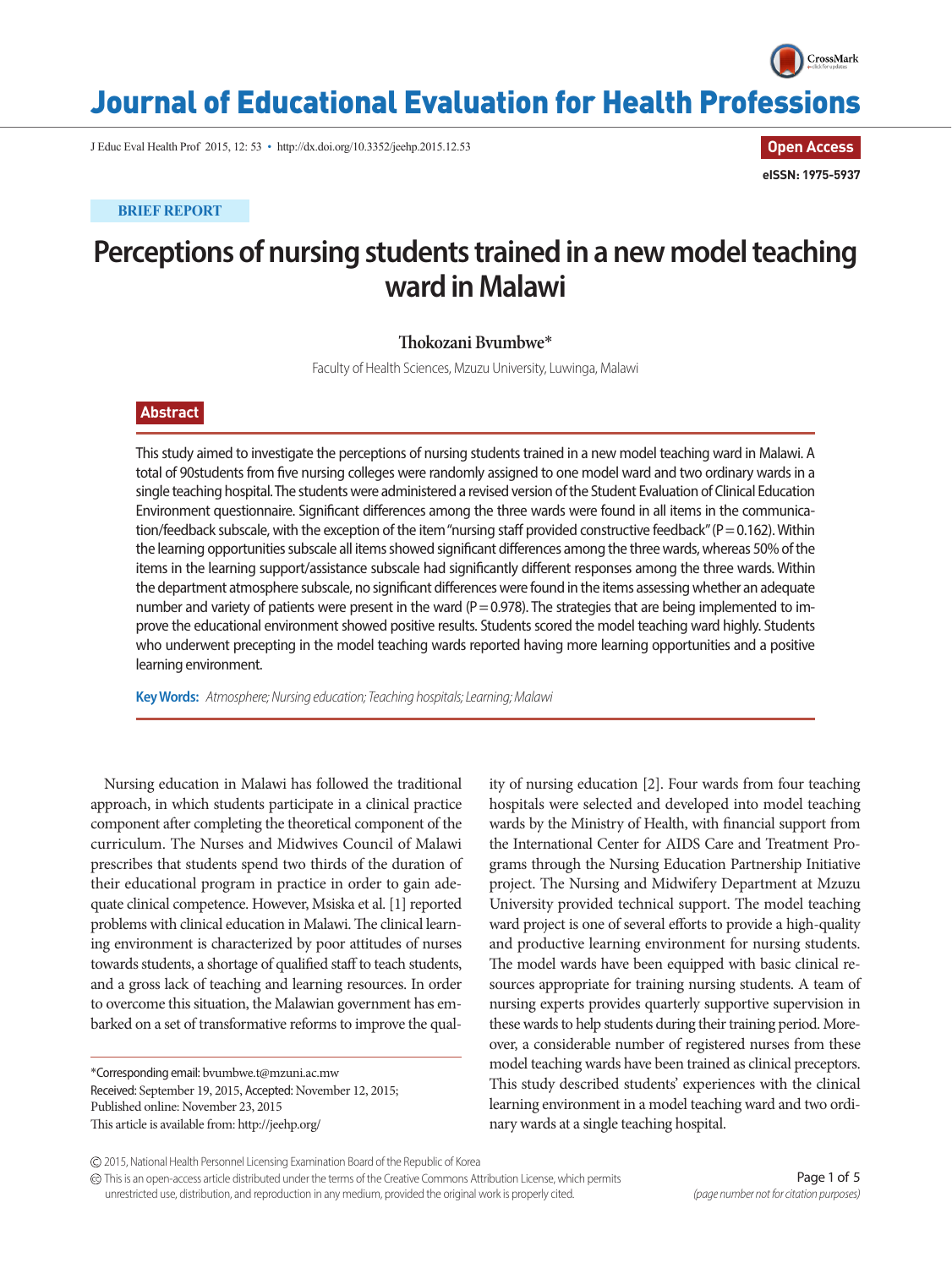*Subjects:* Five nursing colleges assigned students to clinical practice at a single central hospital in Malawi. This study included both male and female nursing students who were in the second or third years of their nursing programs, because such students have already acquired clinical experience in other ward settings. A total of 90 students, including 30 students from one model ward and 30 students each from two ordinary wards, were randomly recruited into the study over a period of six months from June 2013 to December 2013.

*Questionnaire and data collection:* The participants in this study were administered a revised version of the Student Evaluation of Clinical Education Environment (SECEE) inventory [3], designed and validated to assess and provide information

on the quality of the students' clinical learning environment. The SECEE survey is based on the theoretical framework of cognitive apprenticeship, which emphasizes that students apply tools of conceptual knowledge in an actual environment under the guidance of expert practitioners [4]. The tool was pretested in twenty students at another teaching hospital. Participants' demographic characteristics were obtained, including the ward type (a model ward or an ordinary ward), age, gender, and level of study (second or third year of study in a threeyear or four-year program, respectively).The students were then administered the revised SECEE inventory, which contained 29 items in four subscales: communication/feedback, learning opportunities, learning support/assistance, and de-

**Table 1.** Perceptions of Malawian nursing students of the clinical learning environments in a model ward and in two traditional wards. Lower values correspond to more positive responses

| Subscales and items                                                               | P-value | Male surgical<br>ward (model<br>teaching ward) | Female surgical Pediatrics ward<br>ward (traditional<br>ward) | (traditional<br>ward) |
|-----------------------------------------------------------------------------------|---------|------------------------------------------------|---------------------------------------------------------------|-----------------------|
| Communication/feedback                                                            |         |                                                |                                                               |                       |
| Responsibilities clearly communicated                                             | 0.002   | 1.55                                           | 2.08                                                          | 1.63                  |
| Preceptor/resource nurse communication                                            | 0.0001  | 1.68                                           | 3.48                                                          | 3.63                  |
| Instructor provided constructive feedback                                         | 0.0001  | 1.7                                            | 3.45                                                          | 3.3                   |
| Nursing staff served as positive role models                                      | 0.001   | 1.55                                           | 2.1                                                           | 2.2                   |
| Instructor served as positive role model                                          | 0.0001  | 1.7                                            | 3.68                                                          | 3.88                  |
| Nursing staff positive about serving as student resource                          | 0.0001  | 2.08                                           | 3.63                                                          | 3.63                  |
| Nursing staff provided constructive feedback                                      | 0.162   | 2.58                                           | 2.98                                                          | 3.05                  |
| Learning opportunities                                                            |         |                                                |                                                               |                       |
| Wide range of learning opportunities available at site                            | 0.0001  | 1.95                                           | 2.83                                                          | 2.98                  |
| Encouraged to identify/pursue learning opportunities                              | 0.0001  | 1.93                                           | 3                                                             | 2.93                  |
| Felt overwhelmed by demands of role (reverse coded)                               | 0.041   | 2.65                                           | 2.58                                                          | 2.08                  |
| Allowed more independence with increased skills                                   | 0.018   | 2.33                                           | 2.93                                                          | 3.05                  |
| Nursing staff informed students of learning opportunities                         | 0.032   | 2.25                                           | 2.88                                                          | 2.58                  |
| Atmosphere conducive to learning                                                  | 0.0001  | 1.55                                           | 3                                                             | 2.63                  |
| Allowed hands on to level of abilities                                            | 0.025   | $\overline{2}$                                 | 2.5                                                           | 2.45                  |
| Was Successful in meeting most learning goals                                     | 0.0001  | 1.58                                           | 3.43                                                          | 3.58                  |
| Learning support/assistance                                                       |         |                                                |                                                               |                       |
| Preceptor/resource nurse available                                                | 0.0001  | 1.75                                           | 3.3.0                                                         | 3.68                  |
| Instructor available                                                              | 0.0001  | 2.15                                           | 2.9                                                           | 3.33                  |
| Instructor provided adequate guidance with new skills                             | 0.044   | 1.98                                           | 2.48                                                          | 2.55                  |
| Nursing staff provided adequate guidance with new skills                          | 0.11    | 3                                              | 3.53                                                          | 3.15                  |
| Felt supported in attempts at learning new skills                                 | 0.0001  | 1.73                                           | 3.45                                                          | $\overline{4}$        |
| Nursing students helped each other                                                | 0.263   | 1.95                                           | 2.15                                                          | 2.28                  |
| Difficult to find help when needed (reverse coded)                                | 0.486   | 3.63                                           | 3.5                                                           | 3.4                   |
| Instructor encouraged students to help each other                                 | 0.592   | 2.18                                           | 2.3                                                           | 2.45                  |
| Department atmosphere                                                             |         |                                                |                                                               |                       |
| Adequately oriented to department                                                 | 0.0001  | 1.18                                           | 2.38                                                          | 1.75                  |
| Registered nurse maintained responsibility for student assigned patient.          | 0.016   | 2.6                                            | 2.78                                                          | 3.38                  |
| High registered nurse workload negatively impacted experience. (reverse coded)    | 0.368   | 2.28                                           | 2.05                                                          | 2.35                  |
| Adequate number and variety of patients available at agency                       | 0.978   | 1.58                                           | 1.58                                                          | 1.55                  |
| Needed equipment, supplies and resources were available                           | 0.0001  | 1.83                                           | 3.63                                                          | 3.83                  |
| Competing for skills and resources negatively impacted experience (reverse coded) | 0.0001  | 4.05                                           | 2.58                                                          | 2.2                   |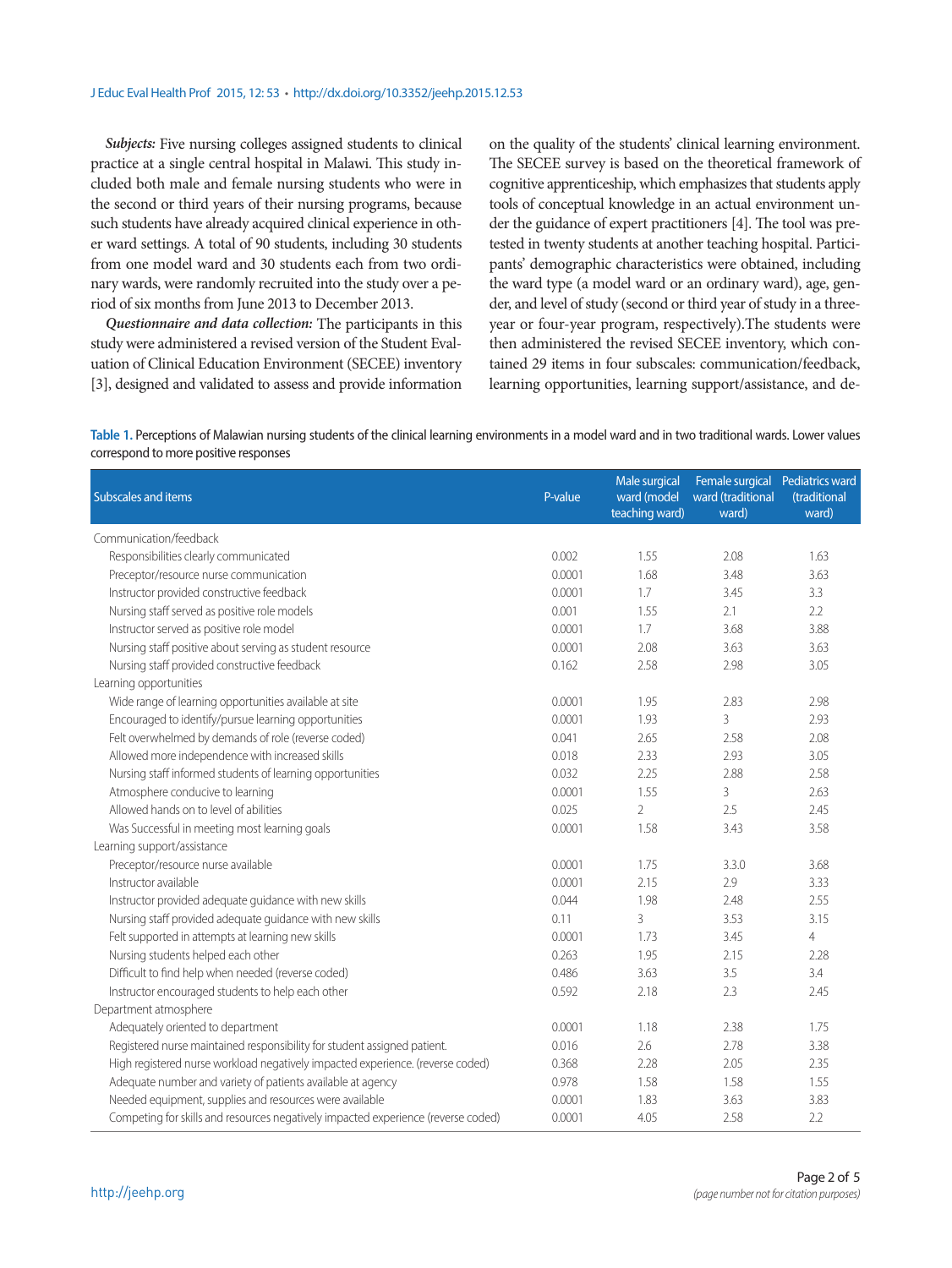partment atmosphere. The scoring was based on a five-point Likert scale: strongly agree, agree, neutral, disagree, and strongly disagree (1-5). Lower values indicated positive results, except for reverse items, for whicha lower value indicated a negative result. The use of the SECEE inventory was permitted by Dr. Kari Sand-Jecklin, West Virginia University School of Nursing, Morgan town, WV, USA.

*Statistical analysis:* The data were analyzed using SPSS version 16.0 (SPSS Inc., Chicago, IL, USA). Descriptive statistics were used to describe the frequencies and percentages of the demographic data. The chi-square test was used to evaluate the statistical significance of differences in the responses for each item among the wards, and P-values < 0.05 were considered to indicate statistical significance. In order to compare students' experiences with the clinical learning environment between the model ward and two non-model wards, the responses to the inventory items were compared using the Kruskal-Wallis test. The non-parametric test was used because the data from the three wards had the same dispersion. Mann-Whitney test was done between each two groups out of three groups to know groups' difference and Bonferroni's post-hoc test was done where significant probability was divided by test frequency, three.

*Ethical approval:* Ethical approval was granted by the Uni-

**Table 2.** Post-hoc test with Bonferroni's method after Kruskal-Walli's test for the comparison of perceptions of Malawian nursing students of the clinical learning environments in a model ward and in two traditional wards

| Subscales and items                                                               | P-value<br>$W1-W2a)$ | P-value<br>$W1-W3$ | P-value<br>$W2-W3$ | <b>Bonferroni's</b><br>test <sup>b)</sup> |
|-----------------------------------------------------------------------------------|----------------------|--------------------|--------------------|-------------------------------------------|
| Communication/feedback                                                            |                      |                    |                    |                                           |
| Responsibilities clearly communicated                                             | 0.001                | 0.675              | 0.004              | a,c < b                                   |
| Preceptor/resource nurse communication                                            | 0.000                | 0.000              | 0.536              | a < b, c                                  |
| Instructor provided constructive feedback                                         | 0.000                | 0.000              | 0.458              | $a < b$ , c                               |
| Nursing staff served as positive role models                                      | 0.001                | 0.002              | 0.979              | a < b, c                                  |
| Instructor served as positive role model                                          | 0.000                | 0.000              | 0.595              | a < b, c                                  |
| Nursing staff positive about serving as student resource                          | 0.000                | 0.000              | 0.819              | a < b, c                                  |
| Nursing staff provided constructive feedback                                      | 0.116                | 0.089              | 0.776              |                                           |
| Learning opportunities                                                            |                      |                    |                    |                                           |
| Wide range of learning opportunities available at site                            | 0.001                | 0.000              | 0.410              | a < b, c                                  |
| Encouraged to identify/pursue learning opportunities                              | 0.000                | 0.000              | 0.800              | a < b, c                                  |
| Felt overwhelmed by demands of role (reverse coded)                               | 0.688                | 0.020              | 0.047              | a < b < c                                 |
| Allowed more independence with increased skills                                   | 0.026                | 0.008              | 0.678              | a < c                                     |
| Nursing staff informed students of learning opportunities                         | 0.011                | 0.132              | 0.217              | a < b                                     |
| Atmosphere conducive to learning                                                  | 0.000                | 0.000              | 0.182              | a < b, c                                  |
| Allowed hands on to level of abilities                                            | 0.010                | 0.042              | 0.629              | a < b                                     |
| Was Successful in meeting most learning goals                                     | 0.000                | 0.000              | 0.622              | a < b, c                                  |
| Learning support/assistance                                                       |                      |                    |                    |                                           |
| Preceptor/resource nurse available                                                | 0.000                | 0.000              | 0.293              | a < b, c                                  |
| Instructor available                                                              | 0.001                | 0.000              | 0.060              | a < b, c                                  |
| Instructor provided adequate guidance with new skills                             | 0.043                | 0.022              | 0.808              |                                           |
| Nursing staff provided adequate guidance with new skills                          | 0.036                | 0.522              | 0.179              |                                           |
| Felt supported in attempts at learning new skills                                 | 0.000                | 0.000              | 0.041              | $a < b$ , c                               |
| Nursing students helped each other                                                | 0.521                | 0.091              | 0.384              |                                           |
| Difficult to find help when needed (reverse coded)                                | 0.379                | 0.266              | 0.716              |                                           |
| Instructor encouraged students to help each other                                 | 0.521                | 0.312              | 0.695              |                                           |
| Department atmosphere                                                             |                      |                    |                    |                                           |
| Adequately oriented to department                                                 | 0.000                | 0.000              | 0.004              | a < c < b                                 |
| Registered nurse maintained responsibility for student assigned patient.          | 0.446                | 0.007              | 0.033              | a < c                                     |
| High registered nurse workload negatively impacted experience. (reverse coded)    | 0.305                | 0.742              | 0.174              |                                           |
| Adequate number and variety of patients available at agency                       | 0.926                | 0.909              | 0.830              |                                           |
| Needed equipment, supplies and resources were available                           | 0.000                | 0.000              | 0.484              | $a < b$ , c                               |
| Competing for skills and resources negatively impacted experience (reverse coded) | 0.000                | 0.000              | 0.101              | b, c < a                                  |

a)W1: Male surgical ward (model teaching ward). W2: Female surgical ward (traditional ward), W3: Pediatrics ward (traditional ward).

b)a: score on male surgical ward, b: score on female surgical ward, c: score on pediatrics ward. "a < b, c" meant that score of groups "a" is less than scores of groups "b, c." If there is no description in the cell, it means that there was no significant difference.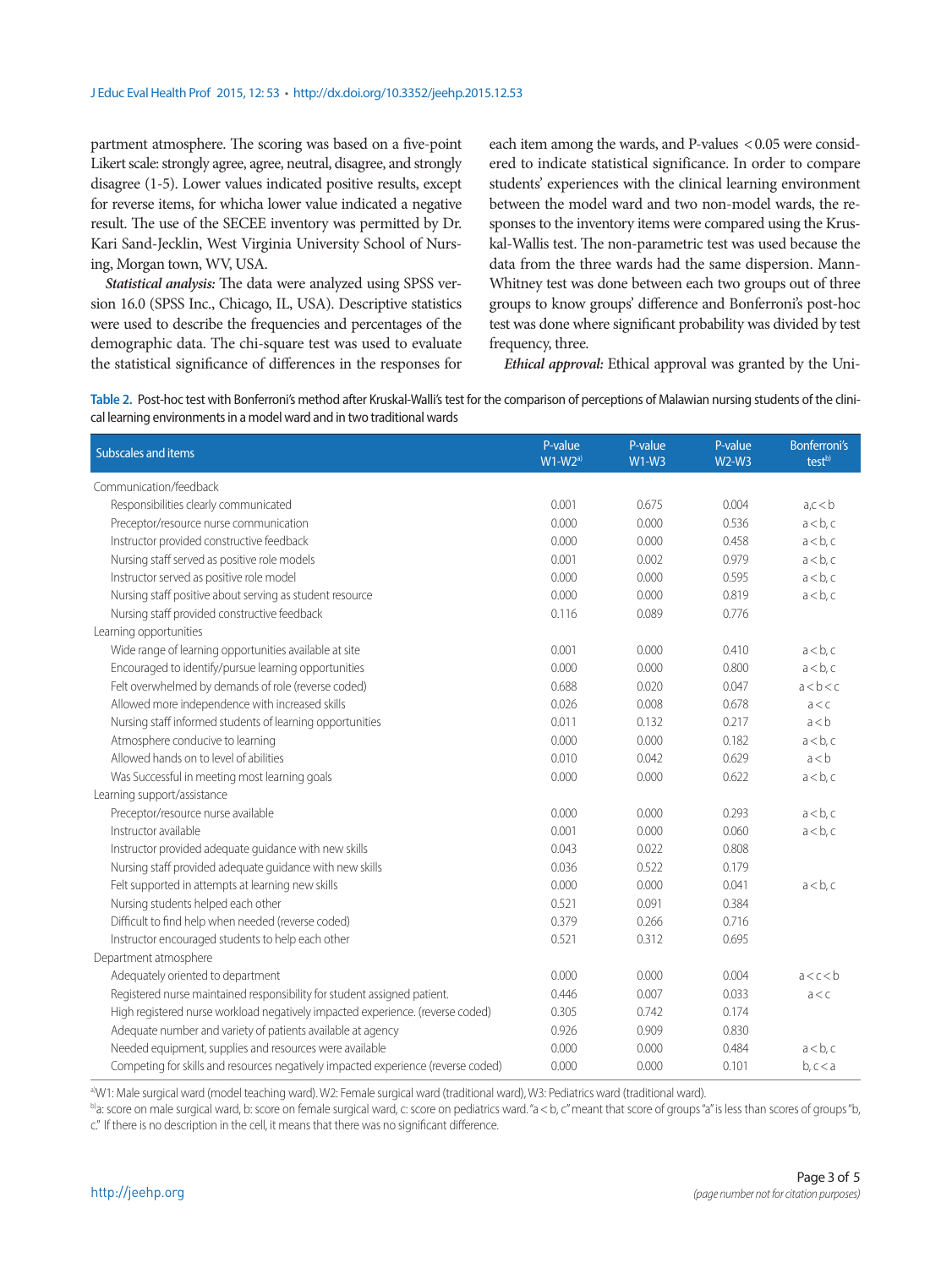versity of KwaZulu Natal (HSS/0986/012D) and the National Health Sciences Ethics committee in Malawi (NHSRC#1154).

The response rate to the survey was 100%. The age distribution was as follows: less than 18 years old, 25 (20.8%); 19-21 years old, 70 (58.3%); 22-24 years old, 16 (13.3%); 25-27 years old, 4 (3.3%); and more than 28 yearsold, 5 (4.2%). Forty of the students (33.3%) were male, and80 (66.7%) were female. Sixty-four students (53.3%) were in a three-year program and 56 (46.7%) were in a four-year program. No significant differences were found in the assessment of the educational environment between the model ward and the non-model wards according to age and gender  $(P> 0.05)$ . However, students in a four-year program evaluated the educational environment more positively than those in a three-year program  $(P = 0.048)$ . Significant differences were found between the model ward and the two non-model wards in six of the seven items in the communication/feedback subscale. Within the learning opportunities subscale, all eight items showed significant differences. In the learning support/assistance subscale, significant differences were found among the three wards in four of the eight items. In the department atmosphere subscale, no significant differences were found in the items assessing whether an adequate number and variety of patients were present in the ward  $(P= 0.978)$  and whether nursing staff provided constructive feedback ( $P = 0.162$ ) (Table 1). Result of Mann-Whitney test and Boferroni's post-hoc test was summarized in Table 2.

The above results demonstrate that the communication dynamics in the model ward were significantly better than in the other two non-model wards. This finding is consistent with those of other studies, which have shown that presence of preceptors changed the nature of communication between students and ward staff. Our study showed that students in the model teaching ward felt supported in gaining new skills. In particular, students reported receiving more guidance from preceptors in the model teaching ward. Preceptorship training prepares clinical nurses with relevant competencies for teaching students in a clinical setting. A comparative study on traditional and precepting-based clinical practice showed that the latter fostered a strengthened knowledge base and clinical skills, improved critical thinking in practice, enhanced student self-confidence, better interpersonal communication, role socialization, and reduced conflict in role expectations [6].However, without proper planning and assignment of tasks within the ward, performing the dual role of both a practitioner and a preceptor can be stressful to nurses, potentially leading to ineffective student teaching and supervision. The present study found significant differences in terms of students' orientations to the department. Namely, the students in the model teaching ward received a more satisfactory orientation than the students in the traditional wards. A high workload among registered nurses had a negative impact on students, which was reported to an equal extent in all the wards.

A longer-term study would also provide valuable information on the progress and outcomes of the reform strategies that underpinned the development of the model wards. Expanding this study to include more than one teaching hospital would have increased the reliability and representativeness of our findings. In conclusion, the development and implementation of a new model ward to improve the educational environment of nursing students showed positive results. Students scored the model teaching ward highly. Students in the model ward who participated in precepting with experienced nurses reported having more learning opportunities and a more positive learning environment.

**ORCID:** ThokozaniBvumbwe: http://orcid.org/0000-0003- 0531-3199

#### **CONFLICT OF INTEREST**

No potential conflict of interest relevant to this article was reported.

#### **ACKNOWLEDGMENTS**

This project was supported by the International Center for AIDS Care and Treatment Programs at Columbia University's Mailman School of Public Health (Fundref ID:10.13039/1000 06474).

#### **SUPPLEMENTARY MATERIALS**

Audio recording of abstract.

#### **REFERENCES**

- 1. Msiska G, Smith P, Fawcett T. The "lifeworld" of Malawian undergraduate student nurses: The challenge of learning in resource poor clinical settings. Int J AfrNur Sci. 2014; 1:35-42. http://dx. doi.org/10.1016/j.ijans.2014.06.003
- 2. Middleton L, Howard AA, Dohrn J, Von Zinkernagel D, Parham Hopson D, Aranda-Naranjo B, Hall C, Malata A, Bvumbwe T, Chabela A, Molise N, El-Sadr, WM. The Nursing Education Partnership Initiative (NEPI): innovations in nursing and midwifery education. Acad Med. 2014; 89(8 Suppl):24-28. http://dx.doi. org/10.1097/ACM.0000000000000342
- 3. Sand-Jecklin K. Evaluating the student clinical learning environment: development and validation of the SECEE Inventory.Southern Online J Nurs Res.2000; 1:4. Available from: http://www.resourcenter.net/images/SNRS/Files/SOJNR\_articles/iss04vol01.